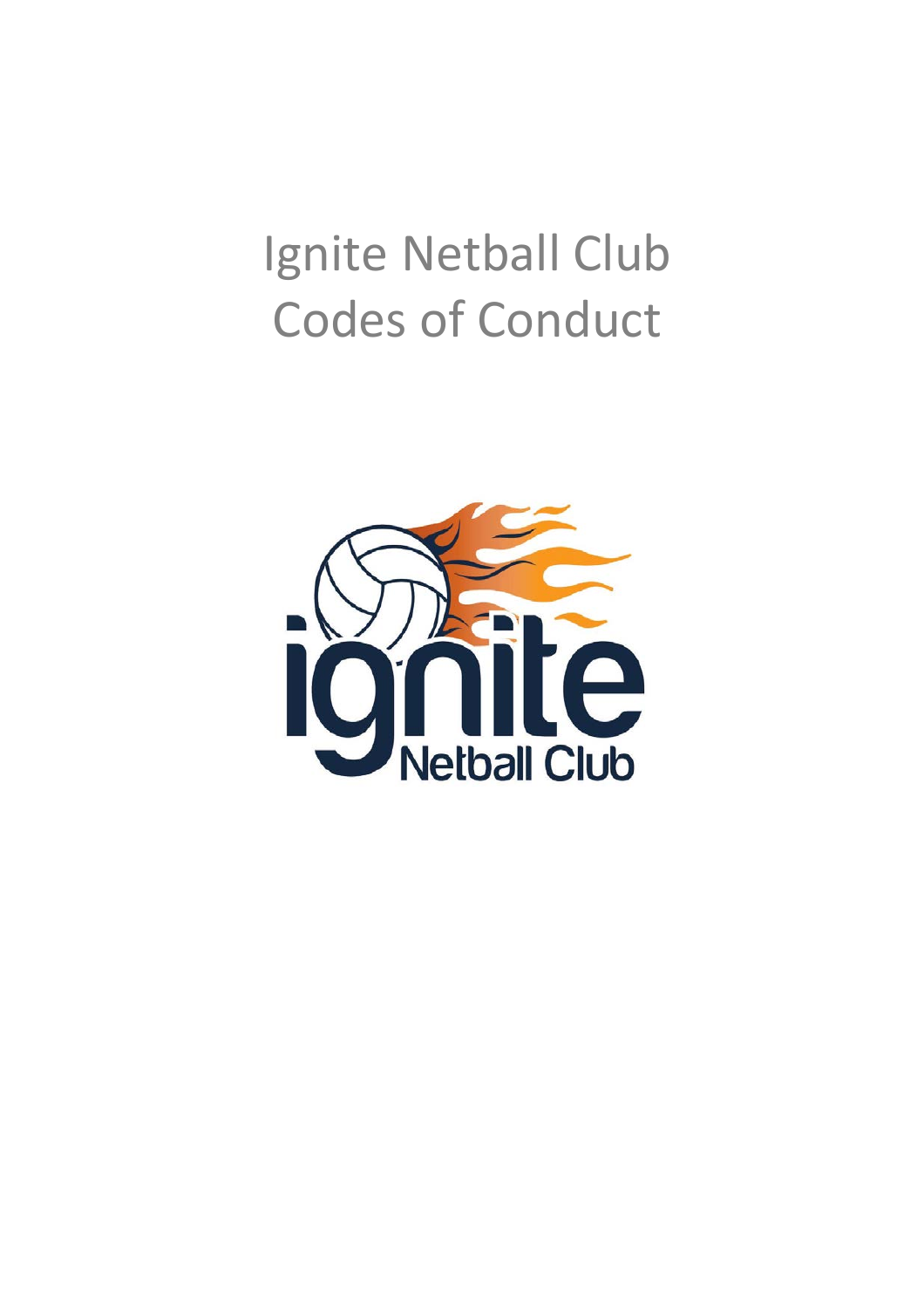

### **TABLE OF CONTENTS**

| Code of Conduct - Committee Members and Volunteers |    |
|----------------------------------------------------|----|
| Coaches' code of conduct                           |    |
| Parents' code of conduct                           | 12 |
| Players' code of conduct                           | 15 |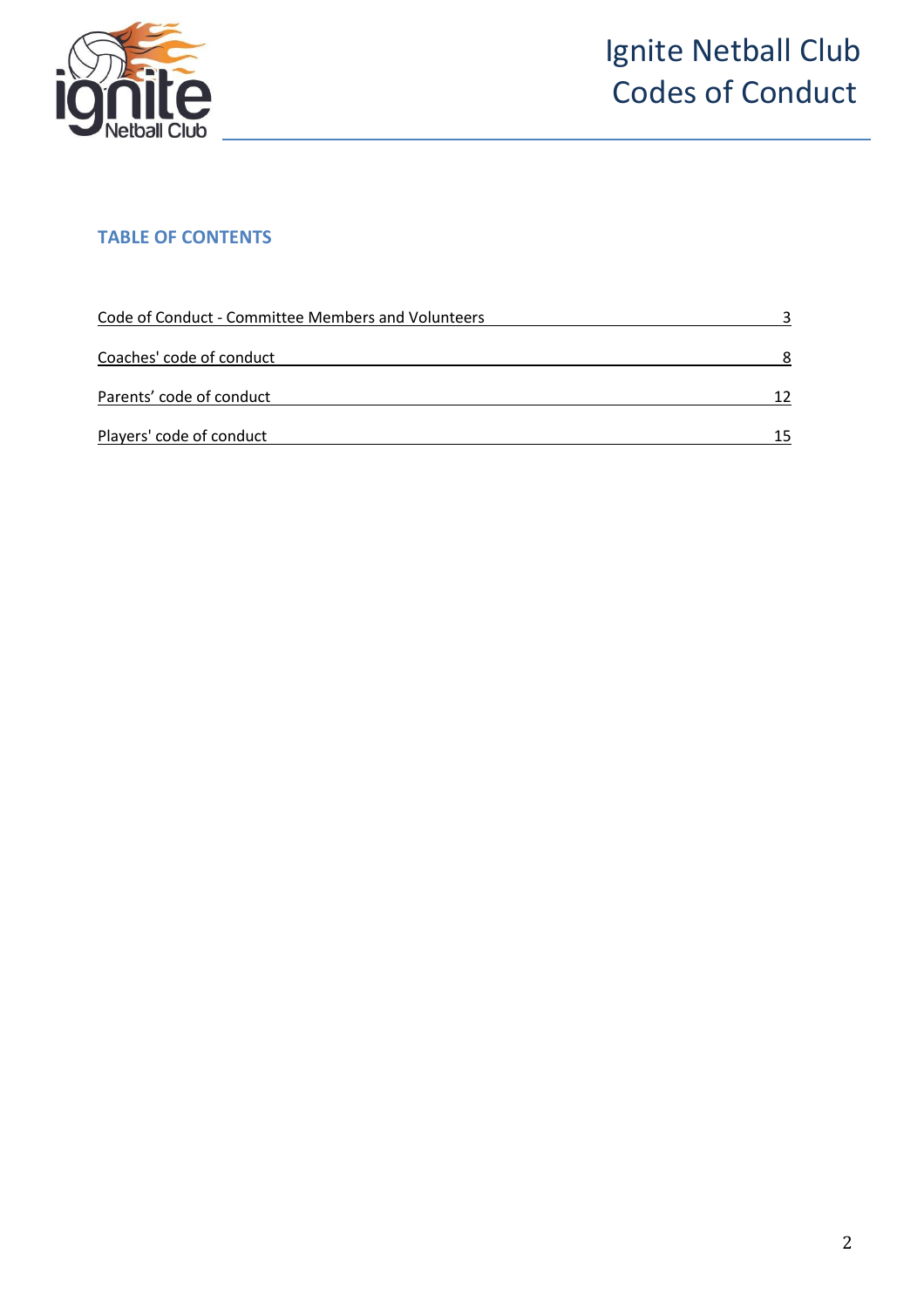

### **Code of Conduct – Committee Members and Volunteers**

All committee members and volunteers MUST adhere to the following principles and actions:

#### **Sexual Conduct**

- Sexual contact with a child is prohibited.
- Grooming a child is prohibited ("Grooming" is any communication or conduct linked to an intention to facilitate the involvement with a child in sexual behaviour.)
- Any form of sexual attention towards others in the presence of a child or any sexual remark, joke or innuendo in the hearing of a child is prohibited.
- Showing a child any pornography or suggestive or explicit material is prohibited.

#### **Physical Conduct**

- Physical abuse is prohibited.
- Physical contact with a child is generally to be avoided.
- Specifically, massaging, pinching, punching, pushing, sitting on laps, and any form of assault is prohibited.
- Any physical contact must be socially appropriate and must only be in an open public place.
- Physical contact is permitted when necessary for wellbeing or medical purposes. Physical contact may be provided to comfort a distressed child in the form of a side hug. Front hugs or embraces are not permitted.
- Physical contact necessary for coaching purposes is allowed but only when considered necessary. Such contact must be confined to socially appropriate contact with non-intimate parts of the body such as the shoulders, arms or lower legs. Wherever possible strategies should be used to avoid this contact such as using another adult to demonstrate the technique.
- Physical force must not be used unless necessary to safeguard a child against immediate physical danger (e.g. separating children from a fight).
- Any physical contact must be stopped if the child indicates he or she does not consent to the contact.
- Always work in an open environment. Do not be alone with a child (apart from one's own child) in private or unobserved situations. Encourage open communication with no secrets.

#### **Verbal or Psychological Abuse**

- Any form of verbal abuse or denigration of a child is prohibited.
- Any form of psychological abuse or attempts to psychologically control or manipulate a child is prohibited.
- Any attempt to prevent a child from sharing any conversations or information or in any way "keep secrets" from their parents, other committee members or volunteers is prohibited.
- Sharing with a child any film or material that is demeaning to another person or otherwise offensive or inappropriate is prohibited.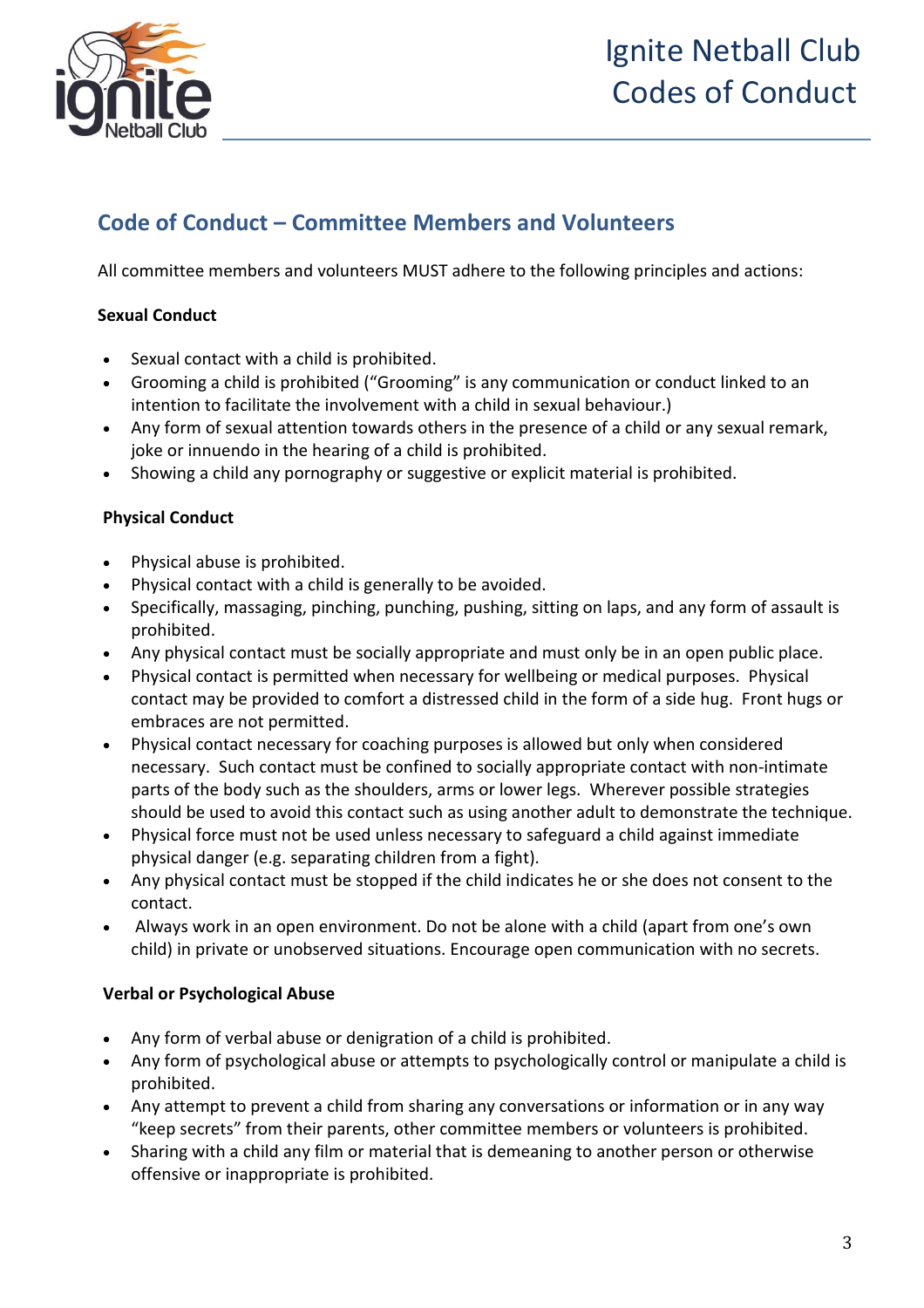

#### **Respect of Cultural and Linguistic Diversity**

• All children, including Aboriginal children, children from culturally and/or linguistically diverse backgrounds, and children with a disability must be treated equally and with respect and dignity.

#### **Transport**

- Avoid being alone in a car with a child. It is always preferable to have your own child or other children in the car whilst transporting a child.
- Where transporting a child alone is unavoidable the following procedures must be followed:
	- 1. The person transporting the child must obtain the consent of the child's parent by SMS or email prior to transporting the child;
	- 2. The child must be seated in the back seat;
	- 3. The vehicle must be registered and roadworthy and the child must wear a seatbelt.

#### **Change room arrangements**

- Committee members and volunteers may be required to supervise children in change rooms.
- Where this occurs staff and volunteers must: 1. Provide sufficient supervision to prevent abuse by any other person including members of
	- the public or peers, whilst respecting the children's privacy;
	- 2. Never be alone in a change room with one child;
	- 3. Not undress or change themselves whilst in the change room with children;
	- 4. Males must never supervise female children and females must never supervise male children.

#### **Gifts**

• Gifts from a committee member or volunteer to a child are only acceptable as a reward or prize and must be given in a public area with no secrecy about the gift or why it is being given.

#### **Use, possession or supply of alcohol or drugs**

• Committee members and volunteers must not use, possess or be under the influence of alcohol or illicit drugs whilst with a child or any such substance to a child.

#### **Supervision**

• Committee members and volunteers must ensure that children are adequately supervised whilst engaged in activities with the Club including games, training and other programs to ensure that all children are a safe environment and are protected from external threats or abuse from others.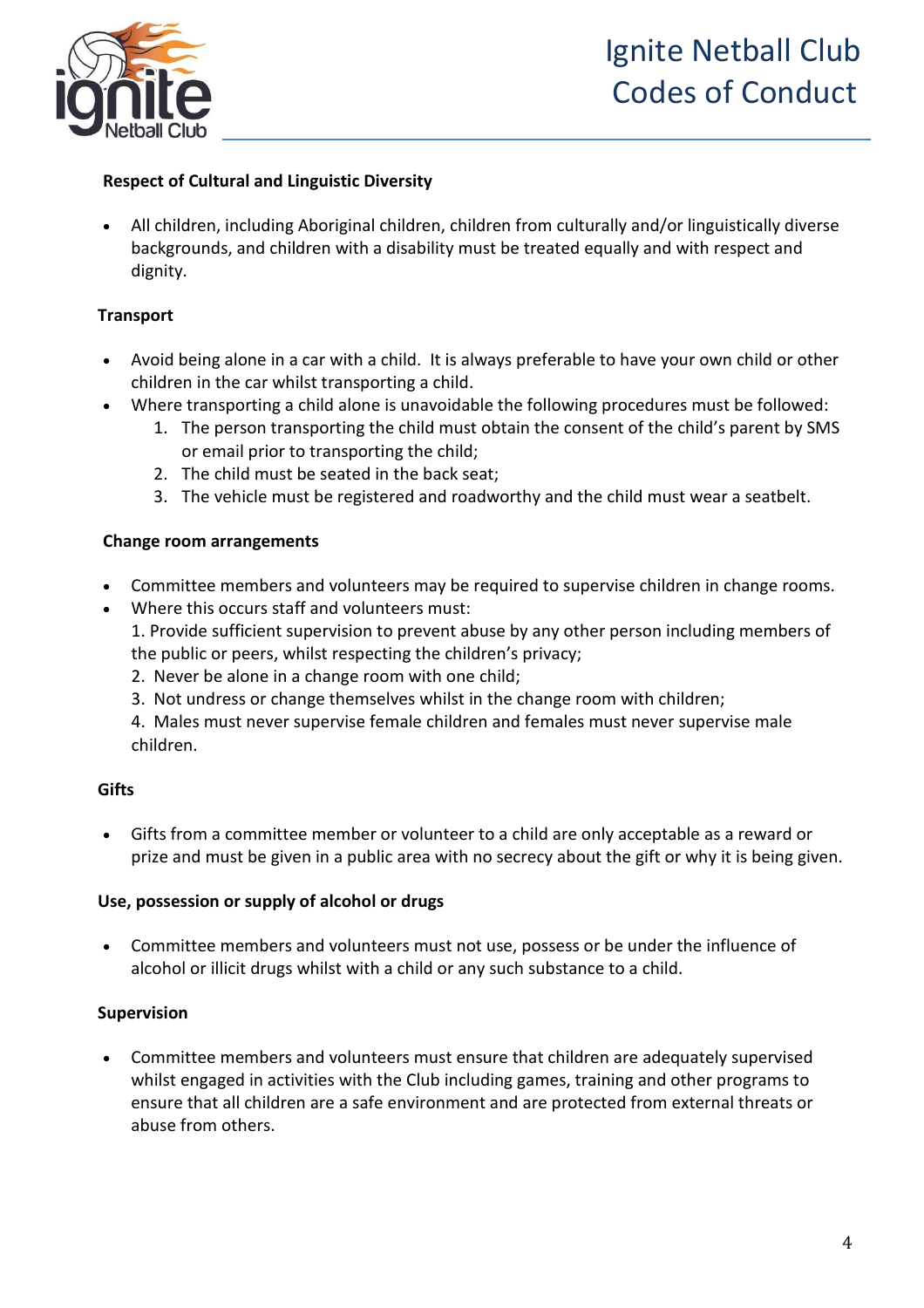

#### **Language**

- Language and tone of voice used in the presence of children should provide clear direction, guidance, encouragement and affirmation, but should not be abusive or harmful.
- All committee members and volunteers must avoid language that is threatening, frightening, discriminatory, racist, sexist, derogatory or belittling to any person.

#### **Electronic communication**

- Group SMS and emails are acceptable.
- Individual SMS and emails should be avoided but may be used to communicate urgent messages where necessary and appropriate. A copy of the message should be sent to a parent of the child. A copy of the communication must be retained.
- Committee members and volunteers must not initiate social media contact with a child nor initiate 'friending' a child unless the consent of a parent is obtained in writing.
- Committee members and volunteers must not use social media private messaging services to communicate with a child.

#### **Responding to suspicions and allegations**

It is not the responsibility of any committee member or volunteer to decide whether or not child abuse has taken place. However, there is a responsibility to act on any concerns through contact with the appropriate authorities so that they can then make inquiries and take necessary action to protect the child. This applies **BOTH** to allegations/suspicions of abuse occurring within our Club's activities or elsewhere.

Any committee member or volunteer has a responsibility to report an allegation of abuse if he or she has a reasonable belief that an incident took place. Factors contributing to reasonable belief may be:

- A child states they or someone they know has been abused (noting that sometimes the child may in fact be referring to themselves).
- Behaviour consistent with that of an abuse victim is observed.
- Someone else has raised a suspicion of abuse but is unwilling to report it.
- Observing suspicious behaviour.

**Any committee member or volunteer who has a reasonable belief that a child has been abused must immediately report their concern to a member of the Ignite Executive Committee and follow the directions given.**

If an Executive Committee member is not available you should take responsibility and seek advice from the duty officer at your local social services department (1300 360 391) or the police (000).

All suspicions and allegations MUST be reported appropriately. It is recognised that strong emotions can be aroused particularly in cases where sexual abuse is suspected or where there is misplaced loyalty to a colleague. It is important to understand these feelings but not allow them to interfere with your judgement about any action to take.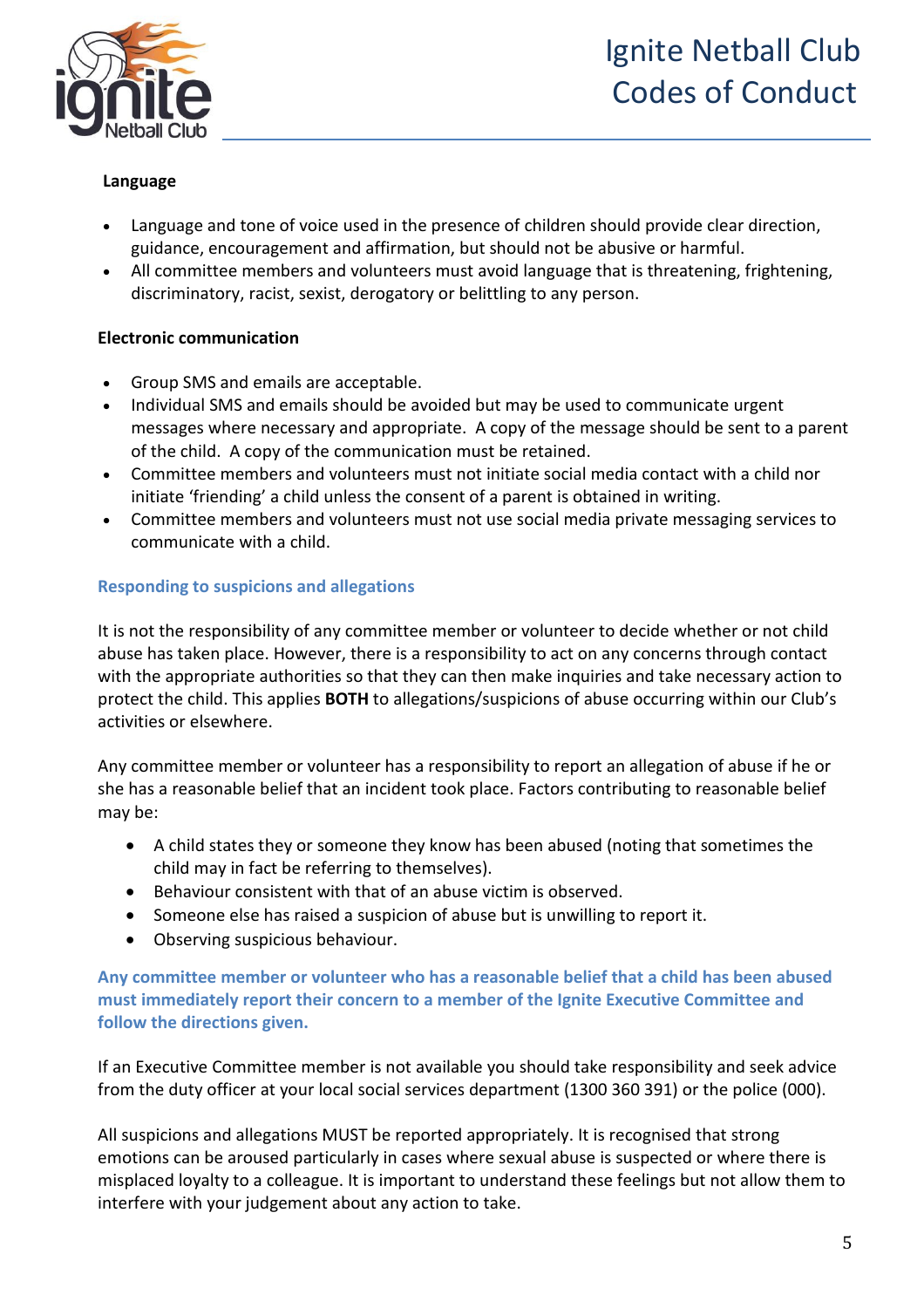

#### **Receiving evidence of possible abuse**

If a child directly reports abuse to you it is particularly important to respond appropriately. If a child says or indicates that he or she is being abused, you should:

- **Stay calm** so as not to frighten the young person.
- **Reassure** the child that he/she is not to blame and that it was right to tell.
- **Listen** to the child, showing that you are taking him/her seriously.
- **Keep questions to a minimum** so that there is a clear and accurate understanding of what has been said. The law is very strict and child abuse cases have been dismissed where it is felt that the child has been led or words and ideas have been suggested during questioning. Only ask questions to clarify.
- **Inform** the child that you have to inform other people about what he/she has told you. Tell the child this is to help stop the abuse from continuing.
- **Safety of the child** is paramount. If the child needs urgent medical attention call an ambulance, inform the doctors of the concern and ensure they are made aware that this is a child protection issue.
- **Record** all information on the "Suspected Child Abuse Report Form".
- **Report** the incident to the Club's Executive Committee.

#### **Recording Information**

To ensure that information is as helpful as possible, a detailed record should always be made at the time of the disclosure/concern. In recording you should confine yourself to the facts and distinguish what is your personal knowledge and what others have told you. Do not include your own opinions.

Information should include the following:

- The child's name, age and date of birth
- The child's home address and telephone number
- Whether or not the person making the report is expressing his/her concern or someone else's
- The nature of the allegation, including dates, times and any other relevant information
- A description of any visible bruising or injury, location, size etc. Also any indirect signs, such as behavioural changes
- Details of witnesses to the incident
- The child's account, if it can be given, of what has happened and how any bruising/injuries occurred
- Have the parents been contacted? If so what has been said?
- Has anyone else been consulted? If so record details
- Has anyone been alleged to be the abuser? Record details.

Please see the "**Suspected child abuse report form**" in the appendices of the Child Protection Policy.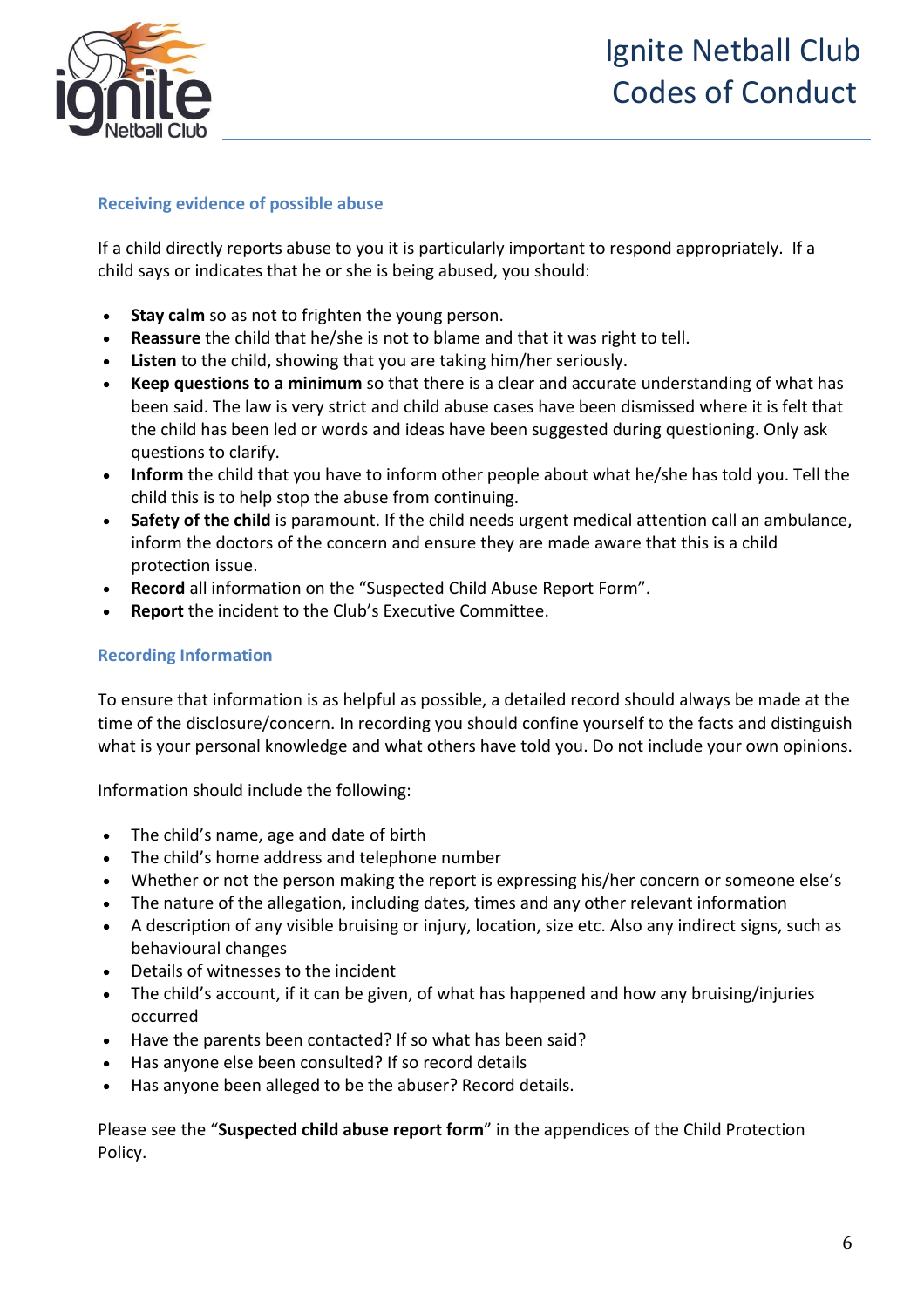

#### **Precautions to be Taken While Photographing Children**

When photographing or filming a child or using children's images for Club related purposes, one must:

- Assess and endeavour to comply with local traditions or restrictions for reproducing personal images before photographing or filming a child.
- Obtain informed consent from the child and parent or guardian of the child before photographing or filming a child. As part of this one must explain how the photograph or film will be used.
- Ensure photographs, films, videos and DVDs present children in a dignified and respectful manner and not in a vulnerable or submissive manner. Children should be adequately clothed and not in poses that could be seen as sexually suggestive.
- Ensure images are honest representations of the context and the facts.
- Ensure file labels, meta data or text descriptions do not reveal identifying information about a child when sending images electronically or publishing images in any form.
- Understand that the onus is on him/her to use common sense and avoid actions or behaviours that could be construed as child exploitation and abuse.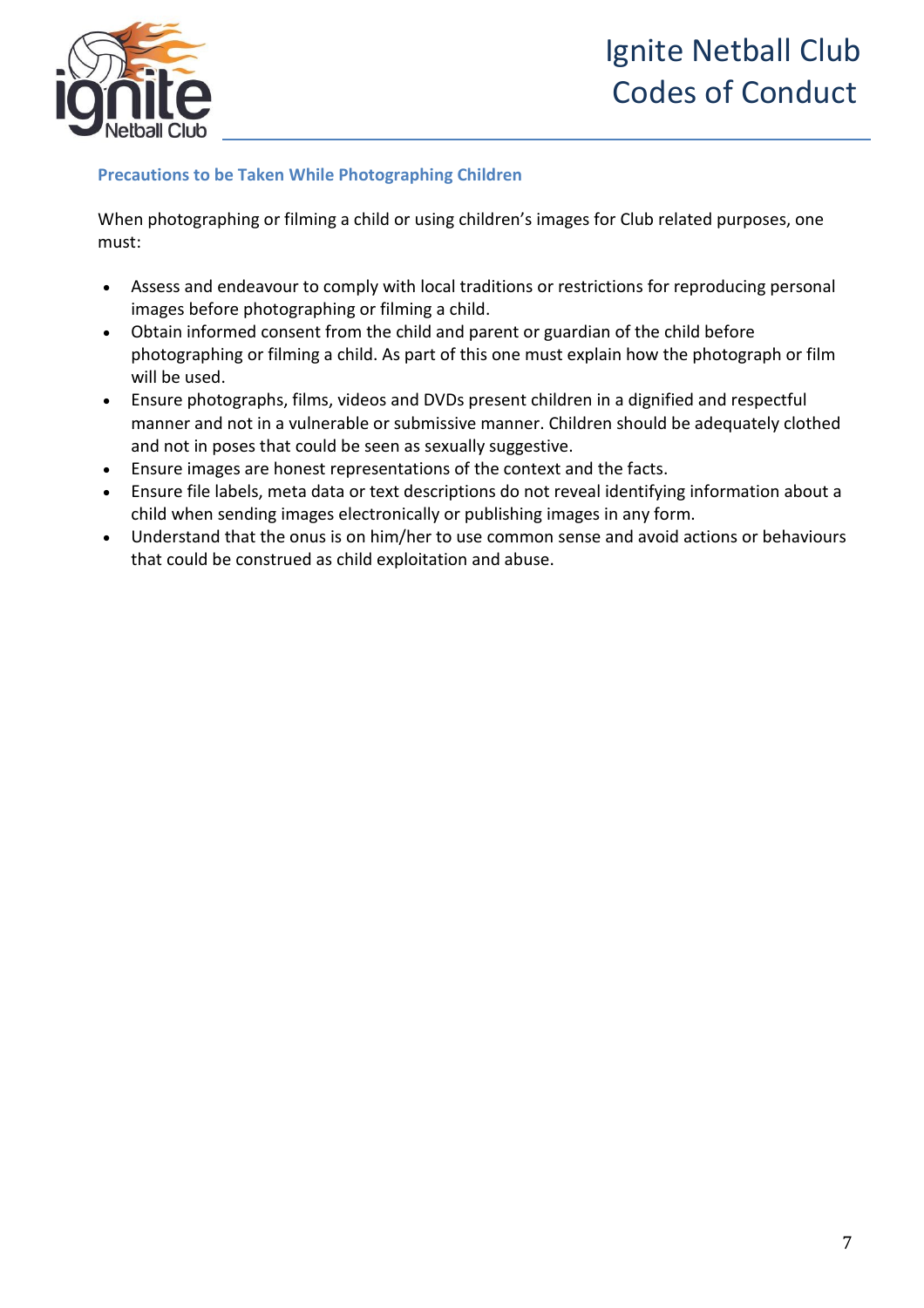

### **Coaches' Code of Conduct**

Netball is intended to be a recreational activity for enjoyment and health. This code of conduct has been developed by Netball Victoria to give participants some guide to the expectations it has on those participants. It is intended to assist everyone to obtain the maximum benefit and enjoyment from their involvement in netball. As a result, the quality of participation will be improved so people are more likely to start and continue their involvement in netball. Enjoy!!

#### **1. Commitment to Child Safety**

Ignite is committed to ensuring our club creates and maintains a culture and operating environment in which all children are safe.

Coaches (in conjunction with Ignite) are responsible for providing a safe and positive experience for the children they coach.

#### **2. Remember that netball is for enjoyment.**

Remember that netballers play for fun and enjoyment and that winning is only part of their motivation. Always make sure that participants are made to feel welcome whenever they attend for training or a match. Ensure that activities are carefully planned, well-structured and varied to provide opportunities for individual and team development. Be willing to depart from the plan to take advantage of an unexpectedly high interest in a particular activity. Never ridicule players for making mistakes or losing a competition. See errors or losses as an opportunity to learn in a constructive way. Comment in a way that is positive and designed to create interest, involvement and development.

#### **3. Be reasonable in your demands**

In scheduling training and playing times and days, be reasonable in your demands on players' time, energy and enthusiasm, taking into account their age, level of play and other commitments such as school and employment. Young children are likely to have more time but short attention spans. They may have plenty of energy but are likely to need more guidance on how best to look after their bodies. The differences in physical and mental maturity can be quite marked in younger children of the same age group. All these factors need to be considered in coaching young children.

Older children have greater demands from their studies and many of them need to work to assist their schooling. They also have many social demands. Try to assist them in achieving a good balance between the various demands on them. Adults should in most cases be capable of making their own decisions on priority between netball and other demands such as work, family and social engagements. Respect those decisions.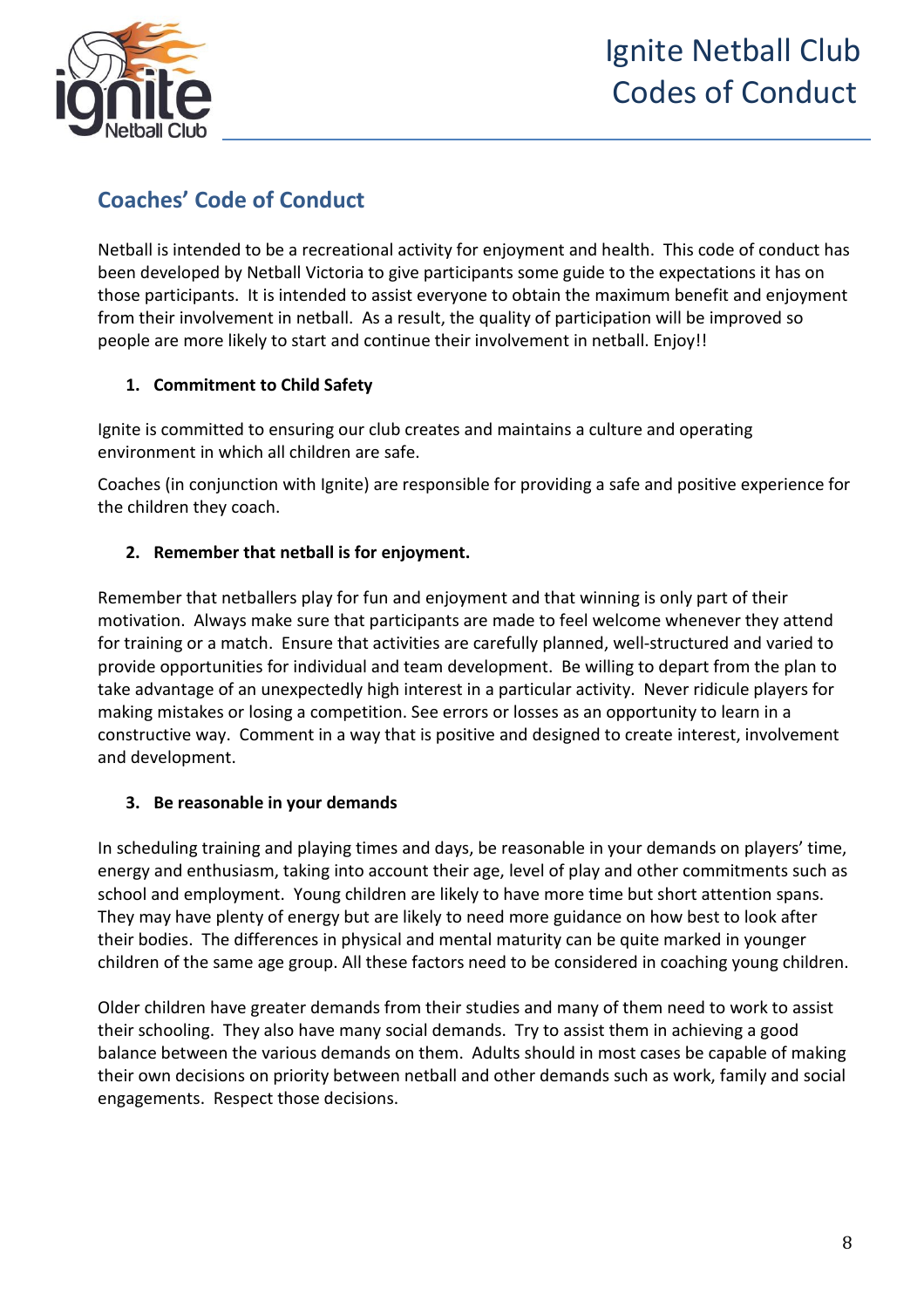

#### **4. Teach understanding and respect for the rules.**

Teach your players that understanding and playing by the rules is their own responsibility and that the rules exist for the safety, proper order and enjoyment of all people involved in netball. The lessons to be learned in this respect in netball are lessons that can and should be carried over into all aspects of their lives. Do not encourage players to ignore or deliberately break any rules.

#### **5. Give all players a reasonable amount of court time.**

All players need and deserve reasonable court time. Avoid over-playing the talented players. It is unfair to both them and those who are not so talented. Players cannot improve without the opportunity of a reasonable amount of match practice. Talented players can burn out. Having no or little time in court can cause players to suffer from morale problems and they can lose interest in the sport altogether.

#### **6. Develop team respect for the ability of opponents including their coaches.**

Part of participation in sport is respect for all participants in the game. Encourage your players to accept that their opponents are entitled to proper courtesy. This means introducing themselves to their opponents on court, congratulating them whether they win or lose and accepting loss gracefully. Teach them that the opposition coach is there trying to do the best for their team and is also entitled to respect.

#### **7. Instil in your players respect for officials and an acceptance of their judgement.**

Players should be taught to understand that officials have a very difficult task to perform and that without them games could not be played. They are there to enforce the rules of play but they cannot always be right. Teach your players to accept bad calls graciously. Abuse of referees is unacceptable behaviour that should not be tolerated. Players who consistently dispute decisions or do not accept bad decisions should be singled out for counselling and guidance.

#### **8. Guide your players in their interaction with the media, parents and spectators.**

It is sometimes very difficult for players to concentrate on the game when there is the distraction of the presence of friends and relatives as spectators. Coaches have a difficult role to play in teaching players respect for their parents and other spectators but also teaching them to maintain concentration on the team plan if spectators become over-enthusiastic. Parents sometimes make demands on their children's time which interferes in their netball activities. Respect this and try to structure your coaching and their training and playing times and obligations to take those demands into account. There are many other factors which need to be balanced, including venue availability and requirements of administrators. The coach's task is not easy. The presence of media at a netball game can lead to a temptation by some players to "show off" or otherwise act differently from how they would act normally. Encourage your players to not be awed by the presence of the media. Also teach them that if they are approached for an interview after a game they are representing the whole sport and should behave accordingly.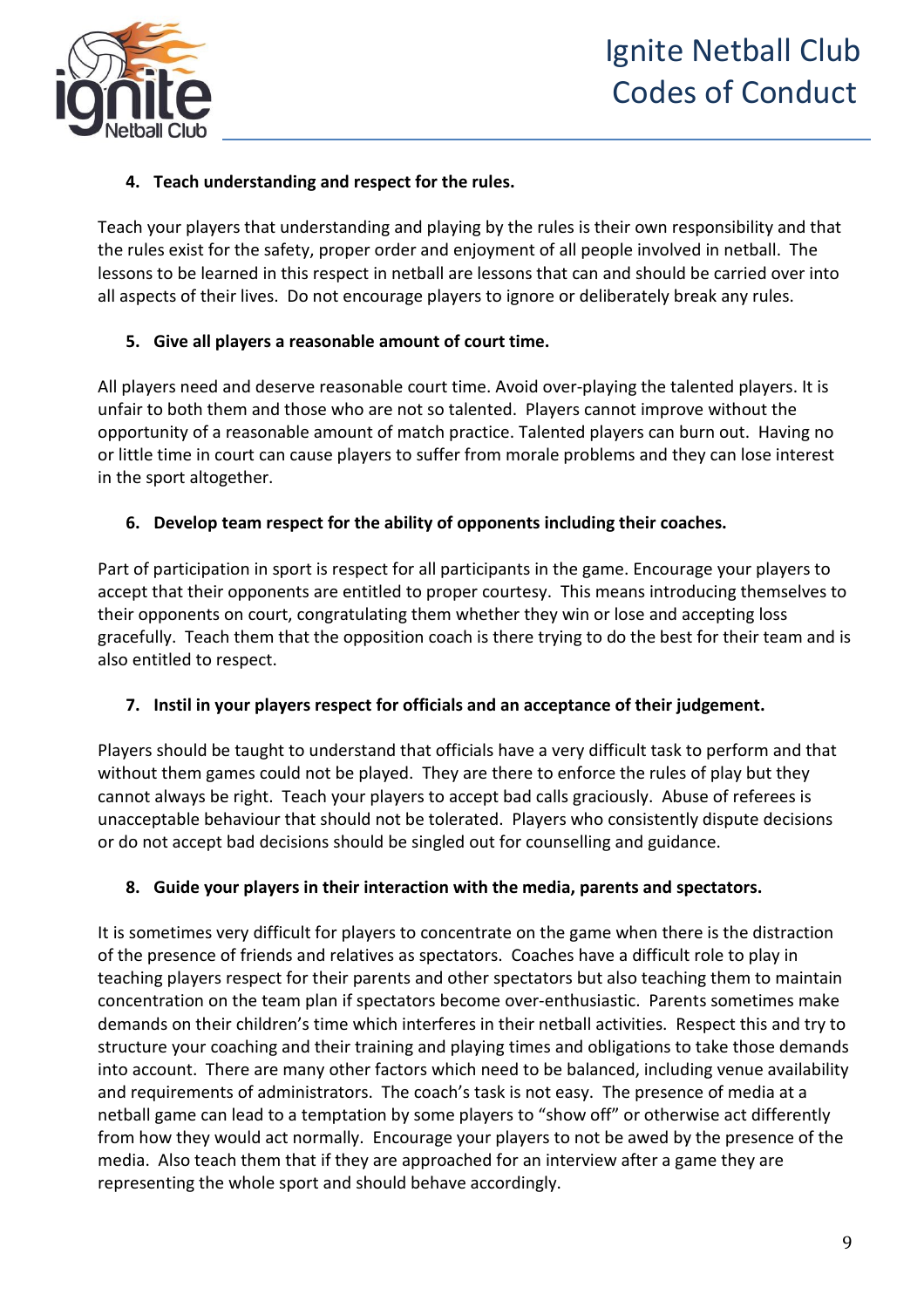

#### **9. Group players according to age, height, skills and physical maturity, whenever possible.**

Uneven competition can lead to a loss of enthusiasm. Coaches should always try and group players of reasonably equal ability. In coaching children it is important to remember the different maturity rates for children of the same age. A player in their early teenage years may be the tallest in their team and yet because they have matured early, be one of the shorter players in only a brief time. Coaches must be ever vigilant to ensure that changes in height and other physical characteristics are noticed and acted upon.

#### **10. Ensure that equipment and facilities meet safety standards and are appropriate to the age and ability of the players.**

In our increasingly litigious and accountable society, all those involved in sport have a responsibility to take all reasonable steps to ensure the safety and well-being of participants. Coaches are in a unique position to control many of the factors which can have an effect on this welfare. Coaches should be aware of the dangers factors such as heat and dehydration, wet floors and other potentially hazardous environmental situations can cause. A coach has a responsibility to avoid putting players into dangerous conditions.

#### **11. Be prepared to lose sometimes.**

Everyone wins and loses at some time. Be a fair winner and a good loser. Disappointment at losing is natural, but it should not be obvious to the point of being unpleasant for others. Just as unpleasant can be the boastful winner. Recognise that even in defeat, the loser has achieved something, just by playing. Not everything in life can be a winning situation. Losing can be an important learning experience for your wider life goals. Guide your players to accept a loss in this spirit.

#### **12. Act responsibly when players are ill or injured.**

Show concern and take responsibility for players who are sick or injured whilst under your care. Follow the advice of a physician when determining when an injured or ill player is ready to recommence play. If a player is injured on court, make sure that there is no danger of further aggravation of the injury by prompt removal of the player if this is appropriate. Qualify yourself to administer first aid so that you can recognise the seriousness of an injury or illness and act accordingly.

#### **13. As well as imparting knowledge and skills, promote desirable personal and social behaviours.**

Be aware of the role of the coach as an educator. Particularly with young people, the way they perform in their lives is influenced by many factors. An important influence is the person they see as a role model. Coaches often take on the part of role model for many young people. It is therefore important to ensure that the influence from coaches is seen in a positive light rather adversely. What you say and how you act can be most important in modelling the behaviour of players.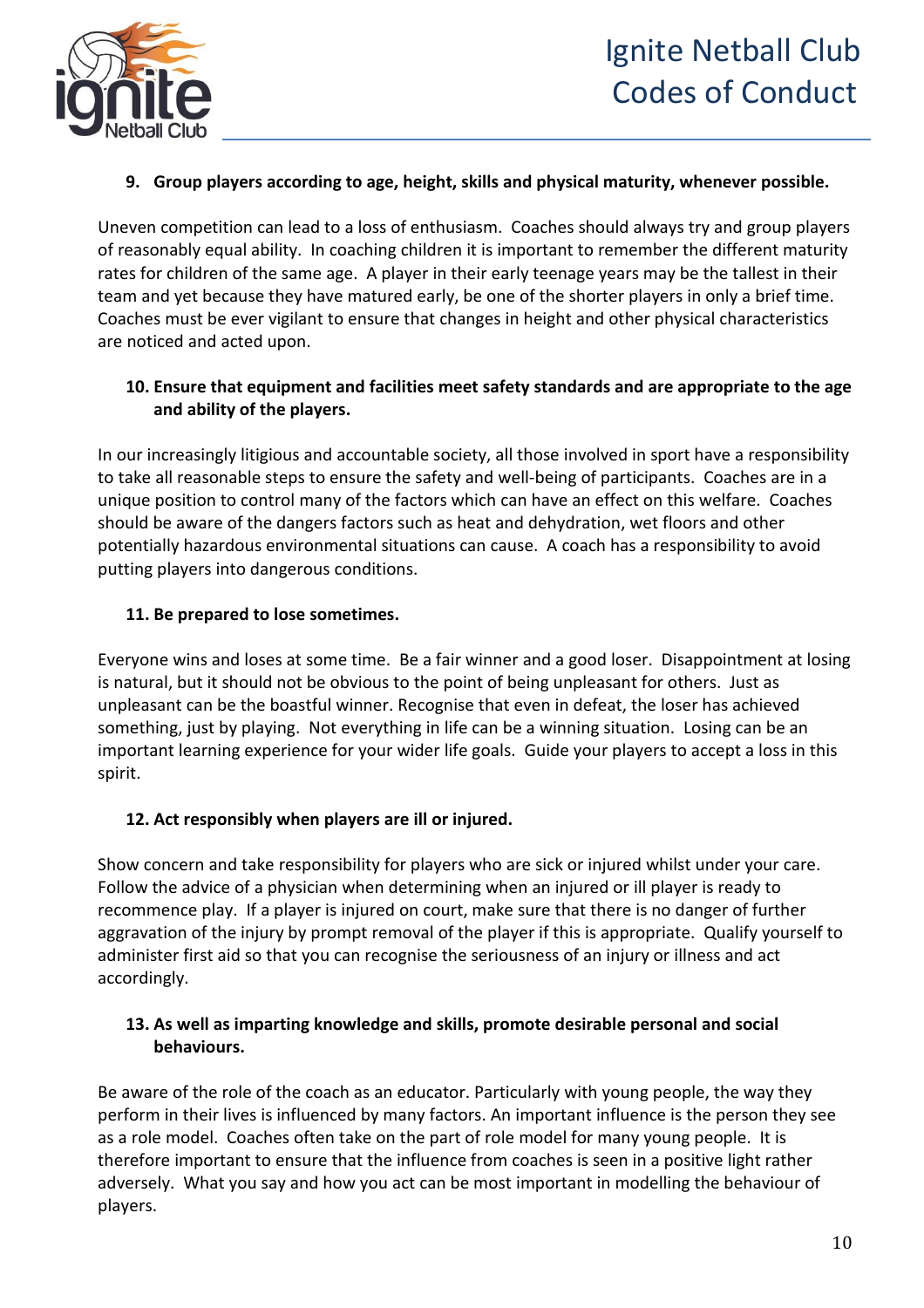

#### **14. Keep your knowledge current.**

Seek to keep abreast of changes in sport. Ensure that the information used is up to date, appropriate to the needs of players and takes into account the principles of growth and development of children. Players cannot learn from you if your skills and knowledge are inadequate.

#### **15. Ensure that any physical contact with a player is appropriate.**

Physical contact between a coach and a player except that which would be considered usual social contact such as the shaking of a hand or a "high five" should be rare. Gestures which can be well meaning, or even considered by some to be acceptable, may be unacceptable to others. Sometimes physical contact can be misinterpreted as sexual harassment or even molestation. Particular care needs to be taken in coaching children. Ensure that if there is physical contact with a player that it is appropriate to the situation and necessary for the player's skill development.

#### **16. Avoid personal relationships with players.**

Personal relationships with players can often be misinterpreted as something sinister. Friendship with players is essential to building trust between a coach and players. However, the power imbalance in a coaching situation can make it unwise for a relationship to develop beyond friendship. Particular care must be taken when coaching children.

#### **17. Respect the rights, dignity and worth of every person.**

Regardless of their gender, ability, cultural background, religion or other factor irrelevant to the game, all persons connected with netball are entitled to equal treatment and respect. Avoid any remarks that could be construed as offensive or discriminatory. Sometimes even a joke may give offence. Even if a person refers to themselves with a particular label, it should not be taken as an invitation for you to do so. Using discretion is imperative and it is better to err on the side of caution.

#### **18. Always respect the use of facilities and equipment provided.**

Facilities and equipment cost money and will only function properly if kept in good order. Ensure that you and your players do not abuse anything provided for use. Discourage players from hanging off hoops or "slam dunking". Quite properly, these practices are banned in most venues. Not only can equipment be damaged but serious injury can occur.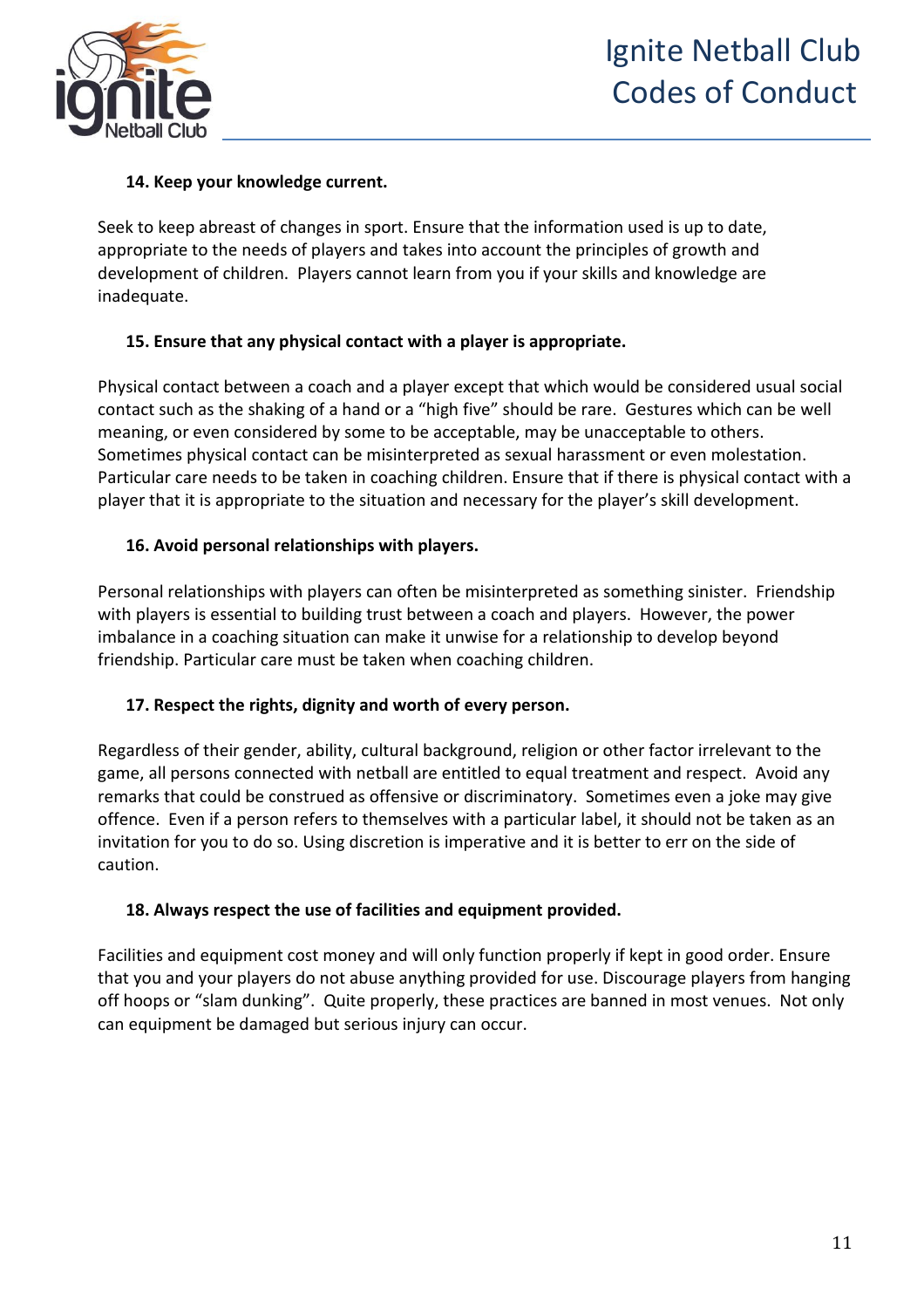

### **Parents' Code of Conduct**

Netball is intended to be a recreational activity for enjoyment and health. This code of conduct has been developed by Netball Victoria to give participants some guide to the expectations it has on those participants. It is intended to assist everyone to obtain the maximum benefit and enjoyment from their involvement in netball. As a result, the quality of participation will be improved so people are more likely to start and continue their involvement in netball. Enjoy!!

#### **1. Commitment to Child Safety**

Ignite is committed to ensuring our club creates and maintains a culture and operating environment in which all children are safe. Parents, in conjunction with Ignite, are responsible for providing a safe and positive experience for all children.

#### **2. Encourage your children to participate for their own interest and enjoyment, not yours.**

Support your children in their participation in netball but do not force them to play if they don't want to. Sport is played by children for enjoyment and fitness. It is good for their bodies but should also be good for their minds. If they feel too much pressure from you it may make them rebellious or even depressed. It is very tempting for parents who are involved in a sport, or who have children with abilities they wish they had themselves to try and force the children to participate or to participate at a level to which they do not aspire. Resist the temptation.

#### **3. Encourage children to always play by the rules.**

Just as responsible parents teach their children to obey the law of the land, so should those same parents encourage their children to play sport by the rules. If your children show no respect for the rules of the game of netball, they can also come to believe that breaking the law is acceptable too. If you see your children constantly breaching rules you should be prepared to speak to them at an appropriate time.

#### **4. Teach children that an honest effort is always as important as a victory.**

Your children will suffer many disappointments in their lives. You should teach them from an early age that whilst a win in netball will bring them much pleasure, it is not the most important thing. Participating to the best of their abilities is far more important than winning. You can help them learn this, so that the result of each game is accepted without undue disappointment.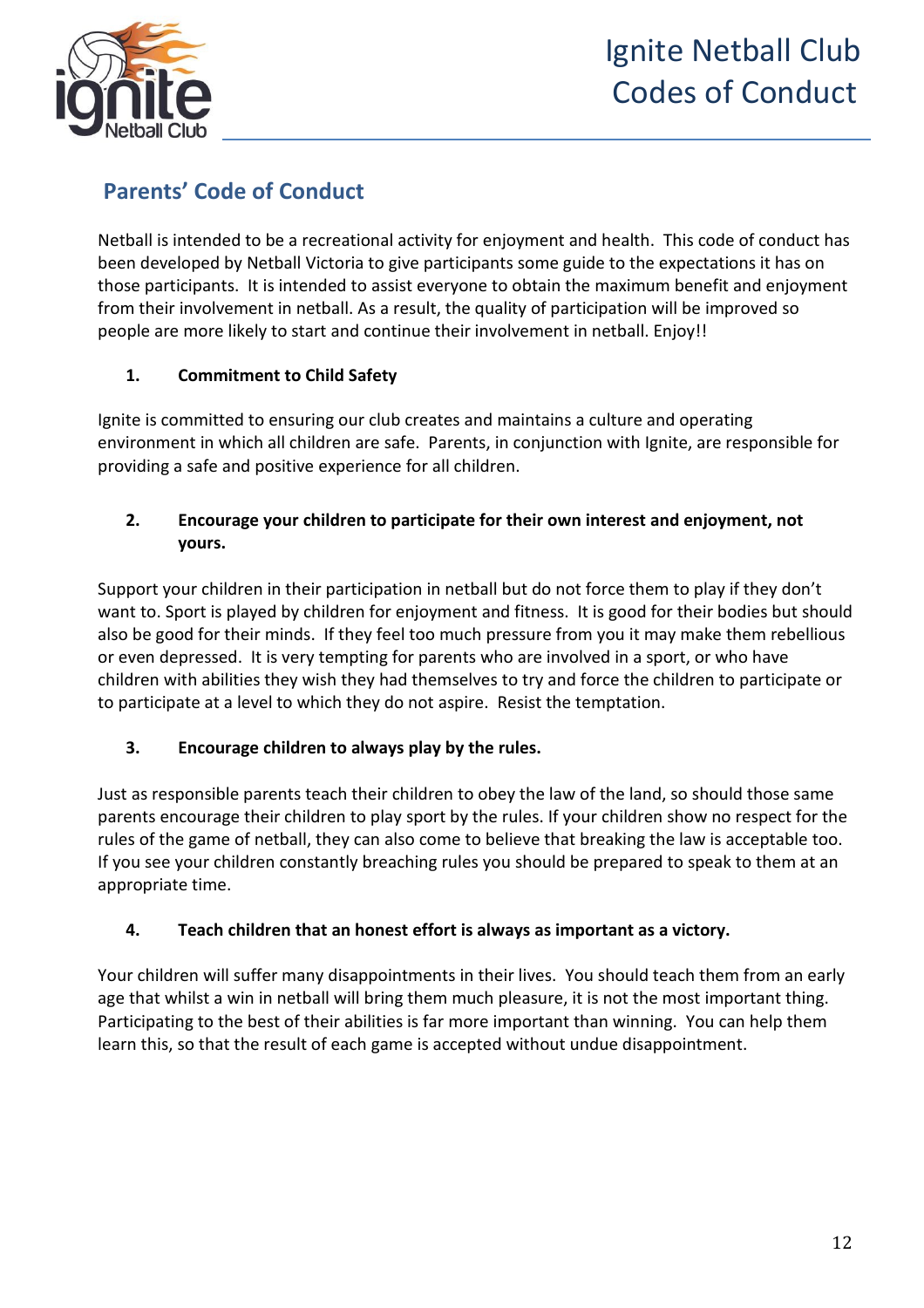

#### **5. Focus on developing skills and playing the game. Reduce the emphasis on winning.**

If children see that effort is rewarded by an increase in skills, they will derive considerable pleasure and see the importance of striving to improve over the necessity to win every game. Primary responsibility for skills training rests with the children and their coaches but you can assist with their enthusiasm by attending games, encouraging them to practise away from formal training and games and even joining in with this practice.

#### **6. A child learns best by example. Applaud good play by all teams.**

Acknowledge all good plays whether they be by your children's team or the other team. Good manners and respect can be infectious. If you acknowledge the achievements of your children's opponents it is likely your children will follow suit. This can assist to create a positive and supportive climate for all children involved in the game.

#### **7. Do not criticise your own or others' children in front of others.**

Reserve constructive criticism of your own children for more private moments. Children can be very sensitive and feel strong humiliation if they are criticised in front of their peers. When you do feel the necessity to speak to your child about something that displeases you, make the effort to explain what the problem is and why you are concerned about it. If you can see some way of avoiding the problem in the future, also explain this to the children. Give your children an opportunity to offer you an explanation. You are not communicating with your children effectively if all the communication is one way.

#### **8. Accept decisions of all referees as being fair and called to the best of their ability.**

Referees and officials have a difficult task to perform and your children could not play the game without them. They are there to enforce the rules of play but they cannot always be right. Accept bad calls graciously. Abuse of referees is unacceptable behaviour. Players who consistently dispute decisions or do not accept bad decisions are bad sports. If you disagree with a decision, discuss it with your children in a constructive manner.

#### **9. Set a good example by your own conduct, behaviour and appearance.**

Children often learn by example. You are the prime role models for them. Make your parenting rewarding and beyond criticism by leading by example. Do not criticise opposing team members or supporters by word or gesture. Accept loss graciously and applaud the efforts of all playing the game. Do not be one of the "ugly" parents occasionally seen at sporting events.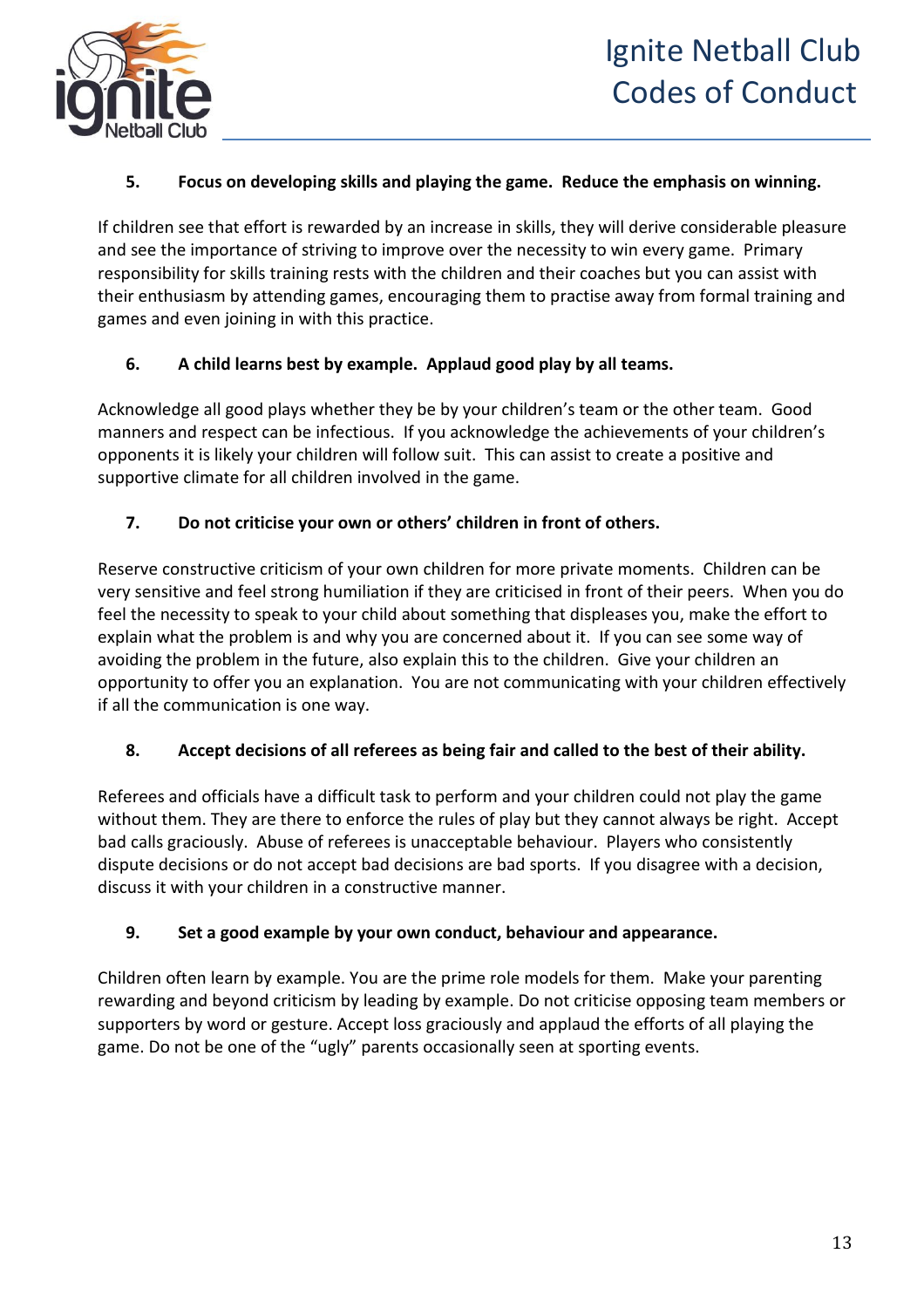

#### **10. Support all efforts to remove verbal and physical abuse from sporting activities.**

Parents have considerable influence in how sports are conducted. Often they are called on to perform volunteer work to help organise their and others' children's activities. Use this rewarding experience, not just to assist in getting the necessary work performed, but also to influence the atmosphere in which your children play the sport. Children not as fortunate as yours whose parents are not willing or able to be involved may need some guidance on what is or isn't acceptable behaviour.

#### **11. Respect the rights, dignity and worth of every person.**

Regardless of their gender, ability, cultural background, religion or other factor irrelevant to the game, all persons connected with netball are entitled to equal treatment and respect. Avoid any remarks that could be construed as offensive or discriminatory. Sometimes even a joke may give offence. Even if a person refers to themselves with a particular label, it should not be taken as an invitation for you to do so. Using discretion is imperative and it is better to err on the side of caution. Your children will most likely follow your lead in matters of discrimination and vilification.

#### **12. Show appreciation for volunteer coaches, officials and administrators.**

Volunteers are necessary for the functioning of sporting activities. Without them, your child could not participate. Whilst many are parents of people involved in the sport, many are also people dedicated to the sport and its development. Show them the respect and appreciation that they deserve.

#### **13. Keep children in your care under control.**

Netball encourages you to bring your children to games. However, there can be dangers to them in a netball stadium. They can also constitute a danger to players. You should ensure that children with you at a netball game are well behaved and do not wander onto or too near to courts. They can easily be knocked down by a player or a player can trip over a child when concentrating on the play and not expecting a small child to be in the way.

#### **14. Always respect the use of facilities and equipment provided.**

Facilities and equipment cost money and will only function properly if kept in good order. Ensure that you do not abuse anything provided for use. Discourage your children from engaging in dangerous practices such as hanging off hoops or "slam dunking". Quite properly, these practices are banned in most venues. Not only can equipment be damaged but serious injury can occur.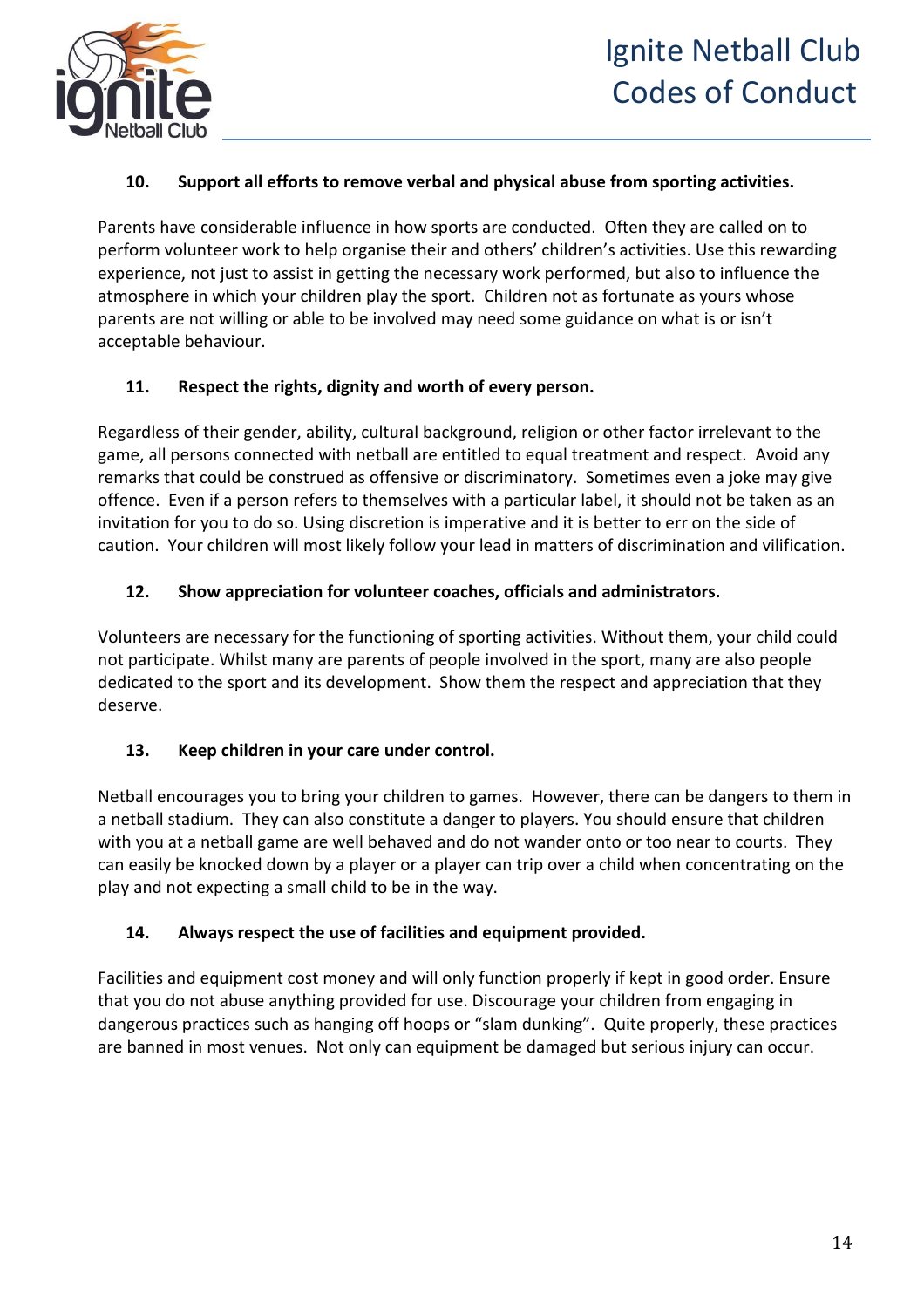

### **Players' Code of Conduct**

Netball is intended to be a recreational activity for enjoyment and health. This code of conduct has been developed to give participants some guide to the expectations the Ignite Netball Club has on those participants. It is intended to assist everyone to obtain the maximum benefit and enjoyment from their involvement in netball. As a result, the quality of participation will be improved so people are more likely to start and continue their involvement in netball.

#### **1. Commitment to Child Safety**

Ignite is committed to ensuring our club creates and maintains a culture and operating environment in which all children are safe. Ignite will be responsible for providing a safe and positive experience for the children involved with this club.

#### **2. Understand and play by the rules.**

Understanding and playing by the rules is your responsibility. The rules exist for the safety, proper order and enjoyment of all people involved in netball. The lessons to be learned in this respect in netball are lessons that can and should be carried over into all aspects of your lives. Do not ignore or deliberately break any rules. Even if you think that a deliberate contact may give your team an advantage, you should not commit the deliberate contact in the interests of fair play.

#### **3. Respect umpires and other officials.**

Umpires and officials have a difficult task to perform and you could not play the game without them. They are there to enforce the rules of play but they cannot always be right. Accept bad calls graciously. Abuse of umpires is unacceptable behaviour. Players who consistently dispute decisions or do not accept bad decisions appear as bad sports. If you disagree with a decision, have your coach or captain approach the umpire during a break or after the game, in an appropriate manner.

#### **4. Control your temper.**

Verbal abuse of officials is a serious offence against the rules of netball. Verbally abusing other players or deliberately distracting or provoking an opponent is also not acceptable or permitted. Loss of temper is not only unpleasant for other participants in the game; it can also distract you and have an adverse effect on your concentration and effectiveness on the court.

#### **5. Work equally hard for yourself and for your team.**

You owe it to yourself and others involved in your team to train and play to the best of your abilities. Your team's performance will benefit - so will you. If you are half-hearted about your involvement in the sport you will become dissatisfied and lose out on the much of the enjoyment and satisfaction you can derive from giving it your best.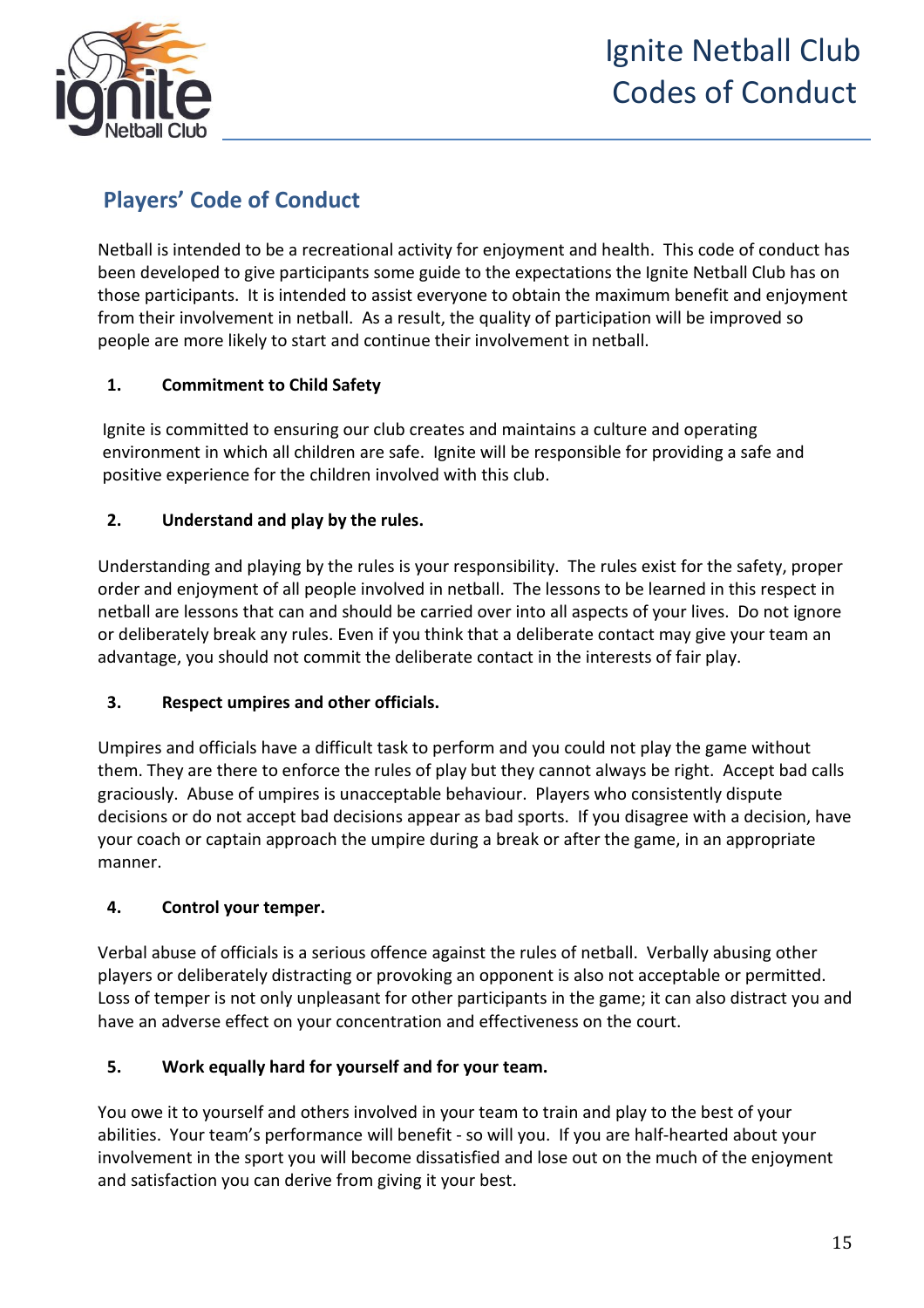

#### **6. Be a good sport.**

Acknowledge all good plays whether they are by your team or the other team. Good manners and respect can be infectious. Everyone likes to be praised when they do something well. If you acknowledge the achievements of your opponents it is likely they will follow suit. Part of participation in sport is respect for all participants in the game. Your opponents are entitled to proper courtesy. Always introduce yourself to your opponents on court, congratulate them whether you win or lose and accept a loss gracefully. Remember that the opposition coach is there trying to do the best for their team and is also entitled to respect.

#### **7. Treat all players as you would like to be treated.**

Do not interfere with, bully or take unfair advantage of another player. Just because one of your team cannot perform as well as you do does not mean that they are not trying. Everyone makes mistakes. Do not abuse or ridicule another player when a mistake is made. Constructive guidance and encouragement when a player does well will assist a player to improve their game.

#### **8. Play for the "enjoyment of it" and not just to please parents and coaches.**

Playing sport, including netball, should be fun. This doesn't mean that you shouldn't take it seriously, just that at the same time you should enjoy it. If you enjoy an activity you will perform much better and derive far more benefit from it than if it is an unpleasant experience. You may experience pressure from your coach and parents and others to perform outside of your capability or desires. Whilst this can be a positive and their way of showing you support in your activities, you should resist it where it no longer is enjoyable.

#### **9. Respect the rights, dignity and worth of every person.**

Regardless of their gender, ability, cultural background, religion or other factor irrelevant to the game, all persons connected with netball are entitled to equal treatment and respect. Avoid any remarks that could be construed as offensive or discriminatory. Sometimes even a joke may give offence. Even if a person refers to themselves with a particular label, it should not be taken as an invitation for you to do so. Using discretion is imperative and it is better to err on the side of caution.

#### **10. Be prepared to lose sometimes.**

Everyone wins and loses at some time. Be a fair winner and a good loser. Disappointment at losing is natural, but it should not be obvious to the point of being unpleasant for others. Just as unpleasant can be the boastful winner. Recognise that even in defeat, the loser has achieved something, just by playing. Not everything in life can be a winning situation. Losing can be an important learning experience for your wider life goals.